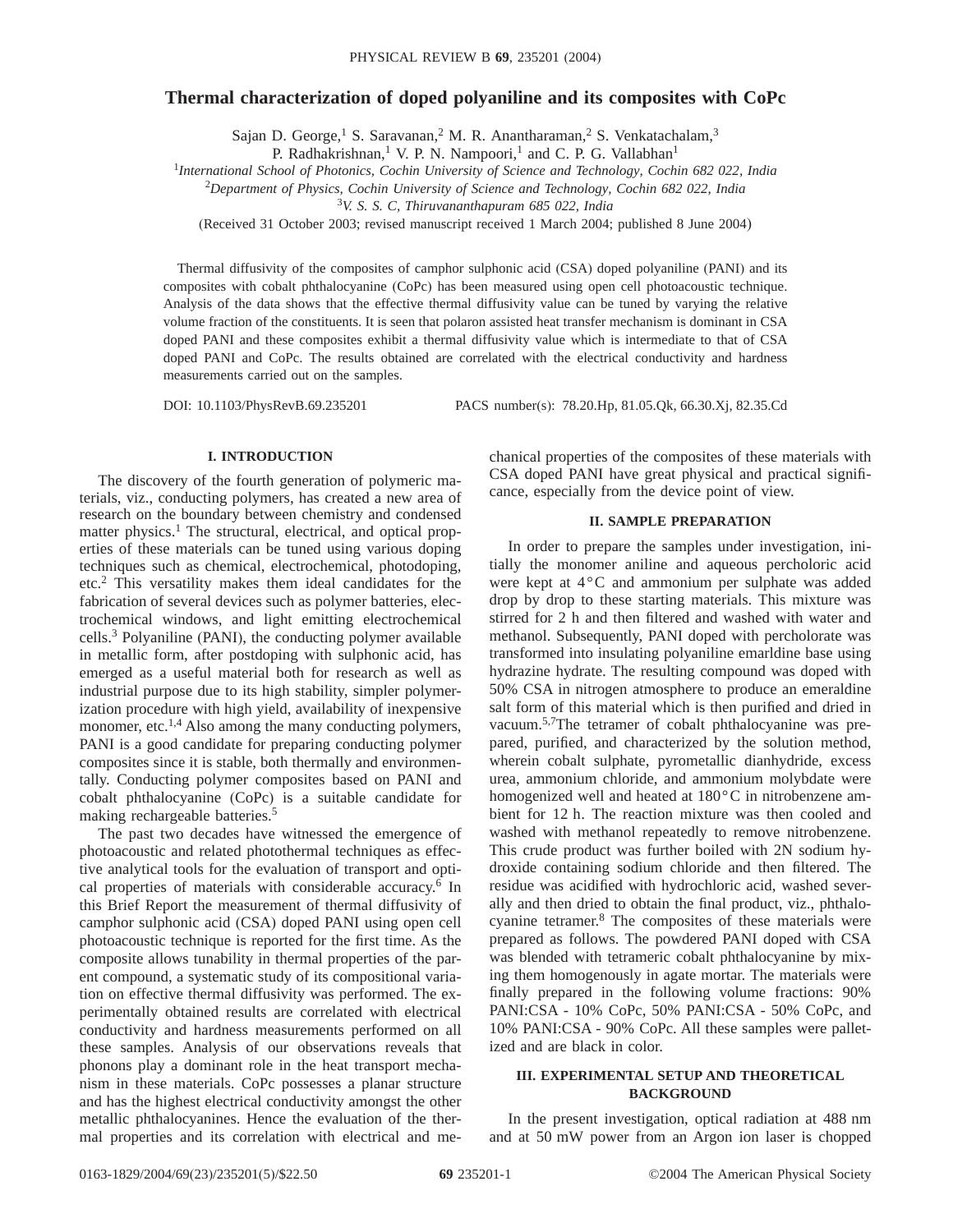

FIG. 1. The amplitude spectrum of the sample PANI:CSA.

(Stanford Research Systems SR 540) before it impinges on the surface of the sample, which is fixed to the photoacoustic cell cavity with vacuum grease. The output amplitude and phase of the PA signal generated in the cavity was detected using a sensitive electret microphone (Knowles BT 1754) and measured using a dual phase lock-in amplifier (Stanford Research Systems SR 830). Details of the experimental setup are described elsewhere.<sup>9</sup> All the samples under investigation have a thickness of  $\sim$ 600  $\mu$ m.

According to the theoretical background suggested by Rosencwaig and Gersho on the basis of the thermal piston model,<sup>10</sup> at low frequencies, thermal diffusion is the major mechanism of heat transport in materials. In the low frequency range (*f*), the thermal diffusion length,  $\mu = \sqrt{\alpha_s / \pi f}$ (where  $\alpha_s$  is the thermal diffusivity of the specimen under investigation) is greater than the sample thickness and the specimen is said to be thermally thin. It becomes thermally thick with increase in modulation frequency and is characterized by a critical frequency  $(f_c)$  in the amplitude spectrum of the PA signal. Figure 1 shows the PA amplitude spectrum for CSA doped PANI. By taking into account the thermoelastic bending of the specimen, due to the temperature gradient existing within the sample, the phase of the PA signal under heat transmission configuration varies  $as<sup>11</sup>$ 

$$
\Phi_{el} \approx \frac{\pi}{2} + \arctan\left[\frac{1}{x-1}\right] \tag{1}
$$

where  $x = l_s (\pi f / \alpha_s)^{1/2}$ , with  $l_s$  as the sample thickness. Thus by using  $\alpha_s$  as the fitting parameter in the PA phase spectrum, the thermal diffusivity value of the specimen under investigation can be evaluated.

### **IV. RESULTS AND DISCUSSION**

The present experimental setup is calibrated by evaluating the thermal diffusivity value of aluminium and GaAs. The measured values  $(0.98 \text{ cm}^2 \text{ s}^{-1} \text{ and } 0.26 \text{ cm}^2 \text{ s}^{-1} \text{, respectively.}$ tively, for Al and GaAs) are found to be in agreement with earlier reported values of these specimens (0.99 cm<sup>2</sup> s<sup>-1</sup> and  $0.26$  cm<sup>2</sup> s<sup>-1</sup>, respectively).<sup>12</sup> Thermal diffusivity value essentially determines the rate of heat diffusion through the



FIG. 2. Phase spectrum of all the samples under investigation.

sample and the inverse of thermal diffusivity yields a measure of the time required to establish thermal equilibrium in systems for which a transient temperature change has occurred.6,9 Figure 2 shows the phase spectrum of all the specimens under investigation. The values obtained for the best fit between the experimental and the theoretical spectrum suggested by Eq. (1) are tabulated in Table I.

From Table I is obvious that CSA doped PANI exhibits maximum value for thermal diffusivity. This can be understood in terms of carrier assisted heat transport mechanism in these materials. Recent studies on conducting polyaniline and other polymers have created a debate on whether its structure is homogenous or inhomogeneous.<sup>13</sup> In general, the conduction processes in conducting polymers is taking place through either hopping or tunneling processes.<sup>14</sup> It has already been reported that the conduction processes in the polyaniline protonated partially with emeraldine can be explained on the basis of interpolaron hopping mechanism.15 The conduction phenomena in samples protonated with emeraldine base can be explained on the basis of granular polaron model.<sup>16</sup> However, for highly doped polyaniline, as in the present case, the density of charge carriers is approximately equal to the density of protonated charge sites. In such cases, the increase in conductivity (diffusivity) occurs due to three factors; the increased "metallic" content of the sample, a reduction in tunneling/hopping distance between the metallic regions, and the increased charge-carrier density.4 Polyaniline doped with a sulphonic acid such as

TABLE I. Thermal diffusivity values of the samples under investigation.

| Thermal diffusivity $\rm (cm^2s^{-1})$ |
|----------------------------------------|
| $0.760 + 0.0004$                       |
| $0.404 + 0.0003$                       |
| $0.356 + 0.0002$                       |
| $0.289 + 0.0003$                       |
| $0.241 + 0.0002$                       |
|                                        |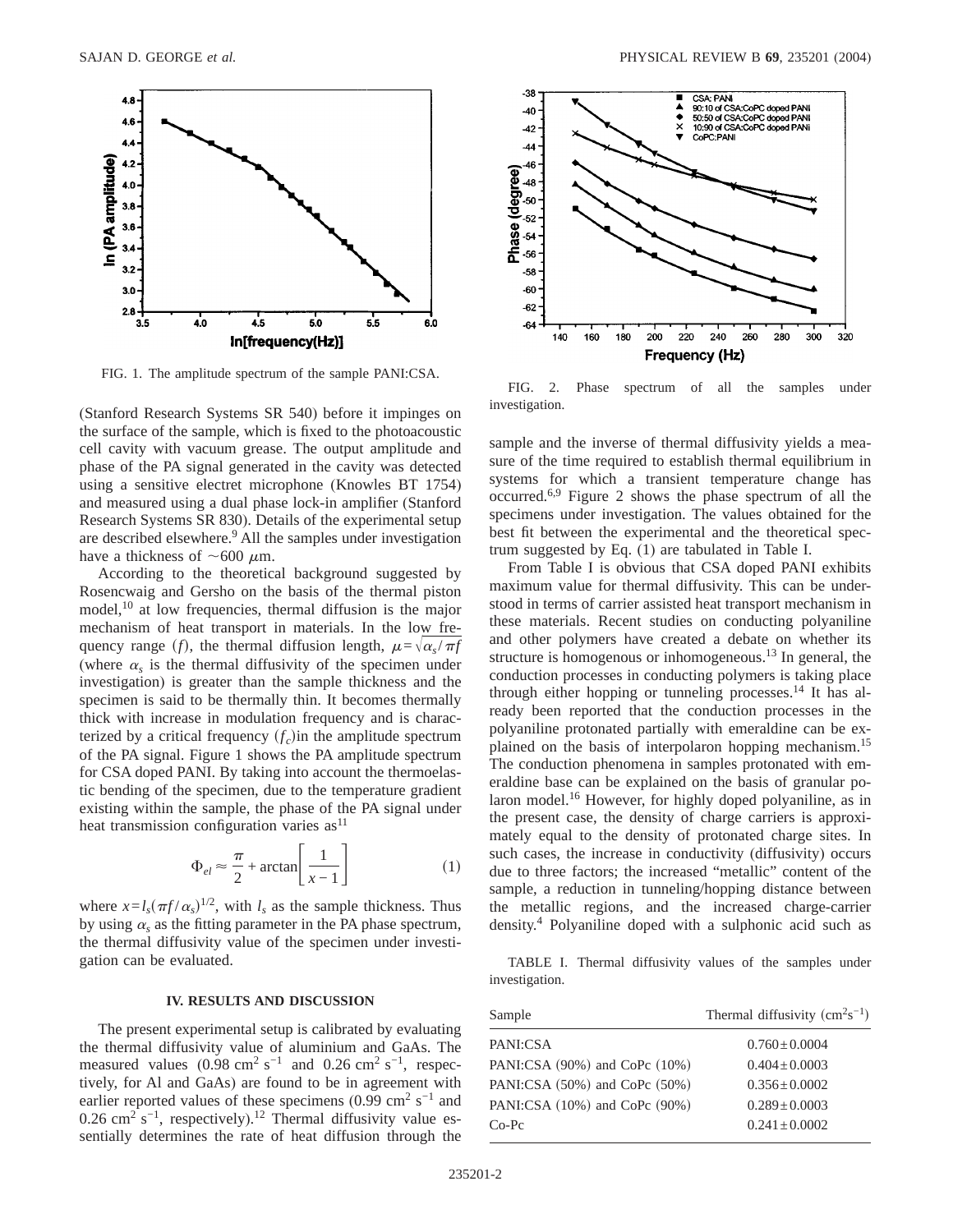camphor sulphonic acid can be classified as an inhomogenously disordered metal comprising of "metallic islands" separated by insulating barriers (metallic island model).<sup>17</sup> However, doping of polyaniline with CSA at this high level  $(50%)$  results in interchain coupling and consequently an enhanced ordering between crystalline regions (metallic regions) as well as on the chains bridging the metallic regions. Such an ordering results in the increase of localization length of electronic wave function and hence allows the coherent transport of both heat and electricity. Transport models for three-dimensional amorphous semiconductors have often been used to account for the charge delocalization phenomena in conducting polymers, despite fundamental differences.18 In conducting polymers the dopant ions are positioned interstitially between chains, whereas in conventional semiconductors they are usually substituted directly into the host lattice.18 Further, covalent bonding along polymer chains and weak bonding between them result in a quasi-one-dimensional morphology which has an important role in the charge delocalization of these systems.<sup>19</sup> In a relatively ordered crystalline material, as in the present case, protonation of polyaniline with sulphonic acid results in a decrease in hopping distance and consequently enhances the hopping mechanism (phonon-assisted tunneling between electronic localized states centered at different positions).<sup>20</sup> It is difficult to distinguish between different conduction mechanisms such as quasi-1D variable range hopping<br>mechanism,<sup>21</sup> 3D hopping with electron-electron 3D hopping with electron-electron interaction, $22$  tunneling between mesoscopic metallic islands <sup>23</sup> or correlated hopping between polaronic clusters in polyaniline.24 Nevertheless, experimental investigations show that results can be explained very well in terms of the metallic content as well as in terms of dominant hopping/ tunneling mechanism. In addition to that, previous x-ray analysis shows that there is a significant degree of crystallinity in PANI:CSA.25 In these crystalline regions of the polymer, a precise phase order exists between adjacent polymer chains and this is expected to allow coherent carrier transport along and between individual chains. This means that carrier delocalization can occur in more than one dimension, on a scale larger than the average interchain separation.<sup>4</sup> Therefore, the mean-free-path is limited not by scattering at interchain transfer events but by phonon scattering due to thermal motion of the crystal lattice, or by molecular vibrational modes and it become apparent in bulk conductivity of the specimen at room temperature.<sup>4</sup> Therefore, 50% CSA doped polyaniline can be considered as a heterogeneous conductor in which two transport mechanisms such as metallic diffusion within the crystalline regions and temperature activated transport in the disordered region contribute to the conduction mechanism. Hence the increase in mobility of charge carriers with protonation of polyaniline with sulphonic acid results in strong interaction between electrons and phonons due to lattice vibration, especially at room temperature, which in turn results in coherent transport of thermal energy via electron-phonon interaction (polarons). As a result, 50% CSA doped PANI, exhibits highest value for thermal diffusivity.

The effective thermal diffusivity value of composite materials has been reported to depend on the thermal conductivity as well as thermal diffusivity of its constituents.26 The thermal properties of all the composites are discontinuous functions of the location and consequently neither Fourier's law nor heat conduction equation can be applied.<sup>26</sup> However, the effective thermal parameters, i.e., the properties of equivalent homogeneous material that produces the same physical effects of the specimen under investigation, is of great significance and has wide applications in device fabrication. Eventhough the effective heat capacity follows the mixture rule, it has already been reported that the effective thermal diffusivity of composites depend on the thermal diffusivity of constituents as well as on their relative volume fraction.26 In the present case also, the composites of CSA doped PANI and CoPc exhibit a thermal diffusivity value, which is intermediate to that of CSA doped PANI and CoPc. This can be ascribed to the existence of interfacial thermal contact resistance between the different constituent phases in a composite as well as on their thermal expansion mismatch.<sup>27</sup> The existence of such thermal barriers results in a lowering of the effective thermal diffusivity of the composite. It is evident from our observations that introduction of 10% CoPc results in large inhomogeneties in the sample, which consequently lowered its thermal diffusivity in a substantial manner. However, further increase in volume fraction of CoPc does not cause considerable variation in their already inhomogeneous distribution and is evident in their thermal diffusivity values. The present analysis shows that the combination of a good thermal diffuser with a bad diffuser can result in composites of intermediate thermal diffusivity value. The measured thermal diffusivity value of CoPc falls in the typical range of the thermal diffusivity of phthalocyanines.28

In order to ensure the effective charge transport mechanism in these materials, both dc and ac electrical conductivity measurements were carried out by employing the two probe technique on the specimen placed in a conductivity cell under high vacuum,  $(10^{-5}$  Torr) using Keithley Voltage source. The results obtained are tabulated in Table II. It is seen from the table that the variation in electrical conductivity of the samples also follows the thermal diffusivity measurements. However, the order of variation is small in the case of thermal diffusivity as compared to electrical conductivity.<sup>29</sup> This is due to the fact that thermal energy transport mechanism in conducting polymers is dominated by phonon assisted mechanism, whereas electrical conduction is dominated by the variable range hopping process and metallic diffusion of electrons.30

The effective thermal parameters of composites depend on the thermal properties of its constituents as well as on the microstructural parameters such as volume fraction of each phase, shape, size, and distribution of the particles. Hence a study on the correlation between thermal diffusivity and hardness of the material was carried out, wherein, the surface hardness of all the specimens under investigation were measured using the indentation technique (Shore D hardness technique). The values obtained for the hardness of the samples under investigation are given in Table II. It is seen from the Tables I and II that there exists an inverse relation between thermal diffusivity and hardness of the specimen, as observed by other researchers.<sup>31</sup> The increase in relative vol-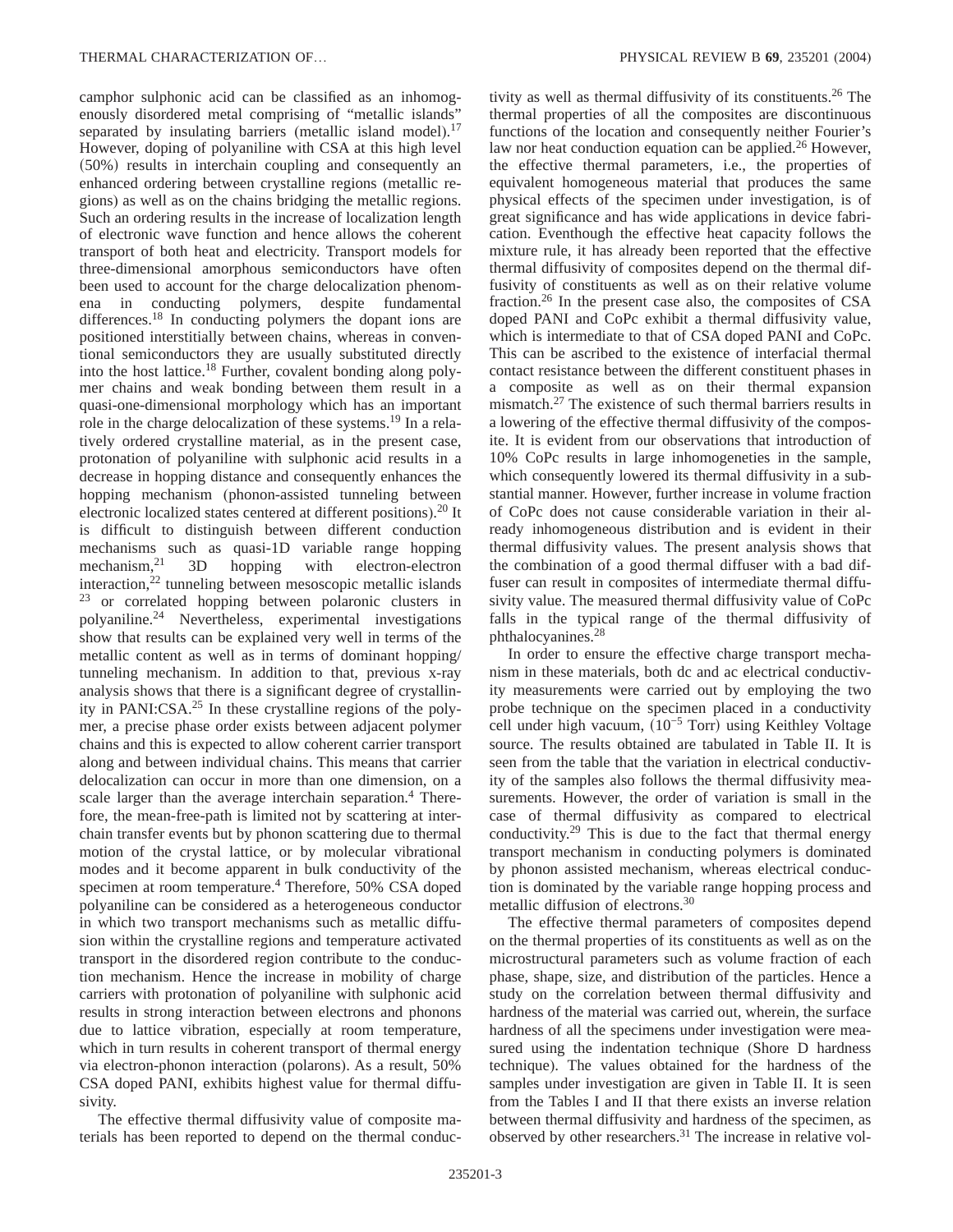| Sample                    | ac conductivity<br>$(\times 10^2$ S/m)<br>100 kHz & 300 K | de conductivity<br>$(\times 10^2$ S/m) | Shore D<br>hardness |
|---------------------------|-----------------------------------------------------------|----------------------------------------|---------------------|
| PANI:CSA                  | 1.3565                                                    | 27.892                                 | 10                  |
| 90% PANI:CSA: 10%<br>CoPc | $1.0125 \times 10^{-1}$                                   | 20.484                                 | 15                  |
| 50% PANI:CSA: 50%<br>CoPc | $5.4238 \times 10^{-2}$                                   | 9.6763                                 | 18                  |
| 10% PANI:CSA: 90%<br>CoPc | $2.519 \times 10^{-2}$                                    | $5.9871 \times 10^{-1}$                | 22                  |
| CoPc                      | $1.115 \times 10^{-2}$                                    | $4.1109 \times 10^{-3}$                | 25                  |

TABLE II. Electrical conductivity and hardness of the samples under investigation.

ume fraction of CoPc increases the hardness of the material while the increase in interface thermal resistance and thermal barrier resistance causes a decrease in the effective thermal diffusivity value. The present investigation also shows that the variation in volume fraction of the composites allows tunability in their mechanical properties and a correlation of various thermophysical properties of such heterogeneous systems is possible.

### **V. CONCLUSIONS**

In conclusion, a study on the measurement of the thermal diffusivity value of CSA doped PANI and its composites with CoPc using open cell photoacoustic technique are presented. From the present investigation it is clear that, with proper choice of the volume fraction of specimens having different thermal diffusivity, we can modify the effective thermal parameters of the composites. The electrical conductivity measurements substantiate the thermal diffusivity experiment and suggest a decrease in effective carriers for transport of thermal energy with the increase in relative fraction of CoPc in the composite.

### **ACKNOWLEDGMENTS**

This work is supported by Netherlands University Federation For International Collaboration (NUFFIC), The Netherlands under the MHO assistance to International School of Photonics. S. D. G. acknowledges the Council of Scientific and Industrial Research, New Delhi for providing financial assistance. He also wishes to acknowledge the useful discussion with Dr. A. Deepthy and Dilna S. during the preparation of manuscript. V. P. N. N. also acknowledges University Grant Commission for financial assistance through a research award project. M. R. A. and S. S. acknowledge the ISRO-RESPOND (Grant No. 10/3/354 dated 23.02.1999) for financial assistance received in the form of a project.

\*Electronic mail: sajan@cusat.ac.in

- 1Alan J Heeger, Current Appl. Phys. **1**, 247 (2001);
- <sup>2</sup> C. K. Chiang, C. R. Fincher Jr., Y. W. Park, A. J. Heeger, H. Shirakawa, and E. J. Louis, Phys. Rev. Lett. **39**, 1098 (1977); C. K. Chiang, S. C. Gau, C. R. Fincher Jr., Y. W. Park, and A. G. MacDiarmid, Appl. Phys. Lett. **33**, 18 (1978); P. J. Nigrey, A. G. MacDiarmid, and A. J. Heeger, Chem. Commun. (Cambridge) **96**, 594 (1979); Q. Pei, G. Yu, C. Zhang, Y. Yang, and A. J. Heeger, Science **269**, 1086 (1995); W. R. Salaneck, I. Lundstrom, W. S. Haung, and A. G. MacDiarmid, Synth. Met. **13**, 291 (1986); A. G. MacDiarmid and A. J. Epstein, in *Opportunities in Electronics, Optical Electronics, Molecular Electronics,* edited by J. L. Bredsand and R. R. Chance (Kluwer Academics Publishers, Dordrecht, 1990); N. S. Sariciftci, *Primary Photoexcitations in Conducting Polymers* (World Scientific, Singapore, 1998); S. A. Jenekhe and J. A. Osaheni, Science **265**, 765 (1994); I. D. Parker, J. Appl. Phys. **75**, 1656 (1994);
- 3G. Gustaffason. Y. Cao, G. M. Treacy, F. Klavetter, N. Colaneri, and A. J. Heeger, Nature (London) **357**, 477 (1922);
- 4E. R. Holland, S. J. Pomfret, P. N. Adams, and A. P. Monakan, J. Phys.: Condens. Matter **8**, 2991 (1996).
- 5S. Venketachalam and P. V. Prabhakaran, Synth. Met. **97**, 141 (1998).
- <sup>6</sup> *Photoacoustic and Thermal Wave Phenomena in Semiconductors*, edited by A. Mandelis (Elsevier, New York, 1987); H. Vargas and L. C. M. Miranda, Phys. Rep. **161**, 43 (1988); *Photothermal Investigations of Solids and Fluids*, edited by J. A. Sell (Academic, New York, 1988); A. Pinto Neto, H. Vargas, N. F. Leite, and L. C. M. Miranda, Phys. Rev. B **41**, 9971 (1990); Sajan D. George, P. Radhakrishnan, V. P. N. Nampoori, and C. P. G. Vallabhan, *ibid.* **68**, 165319 (2003); Sajan D. George, P. Radhakrishnan, V. P. N. Nampoori, and C. P. G. Vallabhan, Appl. Phys. B: Lasers Opt. **67**, 663 (2003)
- $7$ W. S. Huang, B. D. Humphery, and A. F. McDiarmaind, J. Chem. Soc., Faraday Trans. 1 **82**, 2385 (1986).
- <sup>8</sup> S. Venketachalam, K. V. C. Rao, and P. T. Manoharan, Synth. Met. **26**, 237 (1988); S. Saravanan, C. Joseph Mathai, M. R. Anatharaman, S. Venketachalam, P. V. Prabhakaran, J. Appl. Polym. Sci. **91**, 2529 (2004).
- 9Sajan D. George, P. Radhakrishnan, V. P. N. Nampoori, and C. P. G. Vallabhan, J. Phys. D **36**, 990 (2003);
- 10A. Rosencwaig and A. Gersho, J. Appl. Phys. **47**, 64 (1976).